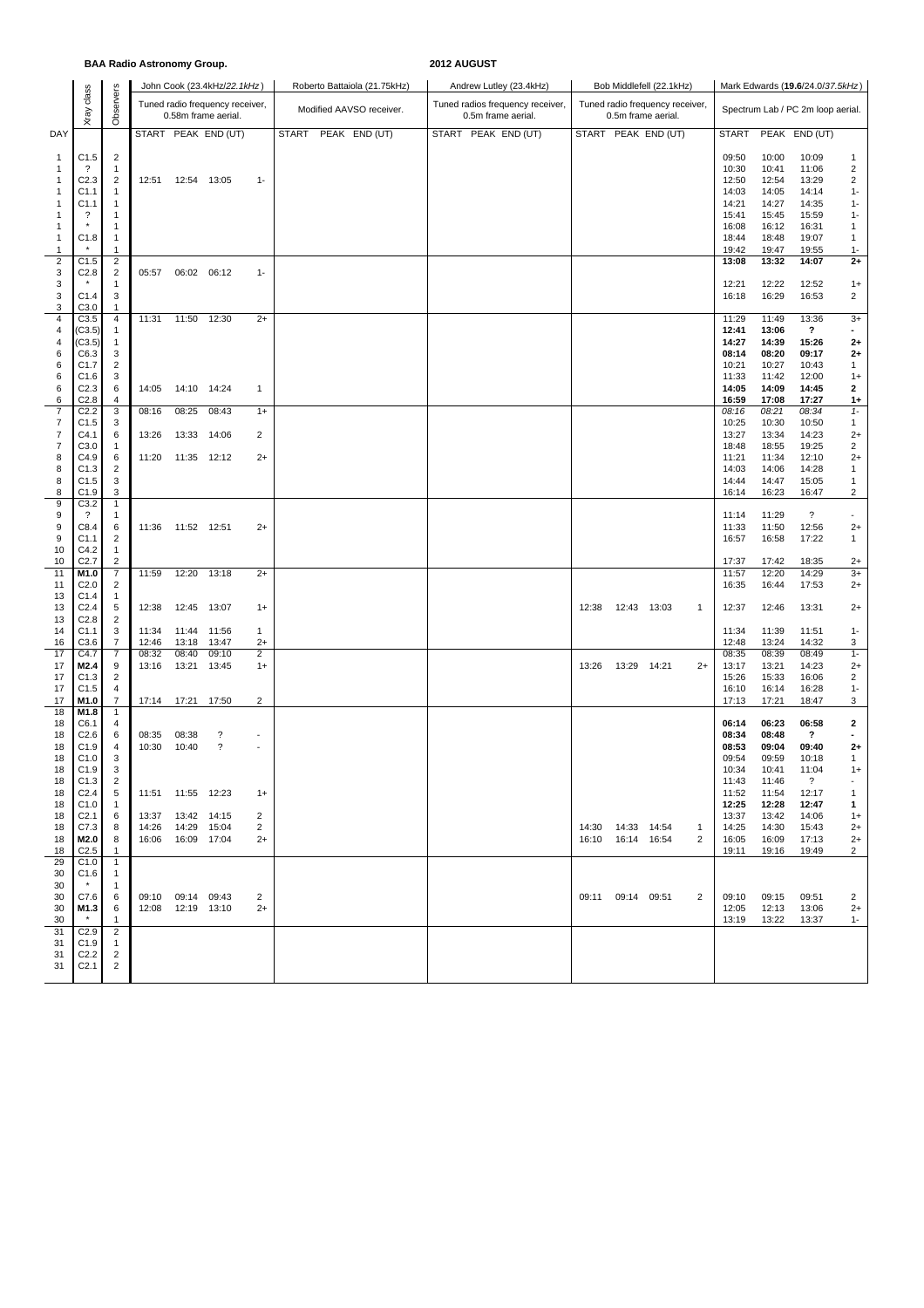## **BAA Radio Astronomy Group. 2012 AUGUST**

|                                  |                                      | Colin Clements (22.1/23.4kHz)              |              |                                |                     | Peter Meadows (23.4kHz)                                | Mike King (20.9kHz)                      |       |                                            | John Wardle (19.6/23.4kHz)      |                      | Peter King (18.3kHz)                        |                |                |                       |  |
|----------------------------------|--------------------------------------|--------------------------------------------|--------------|--------------------------------|---------------------|--------------------------------------------------------|------------------------------------------|-------|--------------------------------------------|---------------------------------|----------------------|---------------------------------------------|----------------|----------------|-----------------------|--|
|                                  |                                      |                                            | loop aerial. | AAVSO receiver, 0.76m screened |                     | Tuned radio frequency receiver,<br>0.58m frame aerial. | AAVSO receiver.<br>Tuned<br>loop aerial. |       |                                            | PC soundcard, long wire aerial. |                      | Own designed receiver, 1.4m loop<br>aerial. |                |                |                       |  |
| DAY                              |                                      |                                            |              | START PEAK END (UT)            |                     | START PEAK END (UT)                                    | START PEAK END (UT)                      |       |                                            | START PEAK END (UT)             |                      | START                                       |                | PEAK END (UT)  |                       |  |
| $\mathbf{1}$                     | C1.5                                 |                                            |              |                                |                     |                                                        |                                          |       |                                            |                                 |                      | 09:45                                       | 09:50          | 10:05          | $\mathbf{1}$          |  |
| $\mathbf{1}$                     | $\cdot$                              |                                            |              |                                |                     |                                                        |                                          |       |                                            |                                 |                      |                                             |                |                |                       |  |
| 1<br>1                           | C <sub>2.3</sub><br>C1.1             |                                            |              |                                |                     |                                                        |                                          |       |                                            |                                 |                      |                                             |                |                |                       |  |
| 1                                | C1.1                                 |                                            |              |                                |                     |                                                        |                                          |       |                                            |                                 |                      |                                             |                |                |                       |  |
| 1                                | $\overline{\cdot}$<br>$\star$        |                                            |              |                                |                     |                                                        |                                          |       |                                            |                                 |                      |                                             |                |                |                       |  |
| 1<br>$\mathbf{1}$                | C1.8                                 |                                            |              |                                |                     |                                                        |                                          |       |                                            |                                 |                      |                                             |                |                |                       |  |
| $\mathbf{1}$                     | $\star$                              |                                            |              |                                |                     |                                                        |                                          |       |                                            |                                 |                      |                                             |                |                |                       |  |
| $\mathbf 2$<br>3                 | C1.5<br>C <sub>2.8</sub>             |                                            |              |                                |                     |                                                        |                                          |       |                                            |                                 |                      | 12:15                                       | 13:10          | 13:35          | $2+$                  |  |
| 3                                |                                      |                                            |              |                                |                     |                                                        |                                          |       |                                            |                                 |                      |                                             |                |                |                       |  |
| 3<br>3                           | C1.4<br>C3.0                         |                                            |              |                                |                     |                                                        |                                          | 21:11 | 21:22 21:30                                |                                 | $\mathbf{1}$         | 16:05                                       | 16:30          | 16:50          | $\overline{2}$        |  |
| $\overline{4}$                   | C3.5                                 |                                            |              |                                |                     |                                                        |                                          |       |                                            |                                 |                      | 11:04                                       | 15:00          | 16:50          | $3+$                  |  |
| $\overline{4}$<br>$\overline{4}$ | (C3.5)<br>(C3.5)                     |                                            |              |                                |                     |                                                        |                                          |       |                                            |                                 |                      |                                             |                |                |                       |  |
| 6                                | C6.3                                 |                                            |              |                                |                     |                                                        |                                          | 08:14 |                                            | 08:18 09:00                     | $2+$                 |                                             |                |                |                       |  |
| 6<br>6                           | C1.7<br>C1.6                         |                                            |              |                                |                     |                                                        |                                          |       |                                            |                                 |                      | 11:30                                       | 11:40          | 11:45          | $1 -$                 |  |
| 6                                | C <sub>2.3</sub>                     | 14:03                                      | 14:09 14:46  |                                | 2                   |                                                        |                                          | 14:06 |                                            | 14:11 14:25                     | $\mathbf{1}$         | 14:00                                       | 14:08          | 14:14          | $1 -$                 |  |
| 6                                | C <sub>2.8</sub>                     |                                            |              |                                |                     |                                                        |                                          | 16:59 |                                            | 17:05 17:24                     | $\mathbf{1}$         | 16:50                                       | 16:57          | 17:03          | $1 -$                 |  |
| $\overline{7}$<br>$\overline{7}$ | C <sub>2.2</sub><br>C1.5             |                                            |              |                                |                     |                                                        |                                          |       |                                            |                                 |                      | 10:20                                       | 10:25          | 10:32          | $1 -$                 |  |
| $\overline{7}$                   | C4.1                                 | 13:23                                      | 13:36        | 14:20                          | $2+$                |                                                        |                                          | 13:28 | 13:30                                      | 13:36                           | $1 -$                | 13:23                                       | 13:30          | 13:35          | $1 -$                 |  |
| $\overline{7}$<br>8              | C3.0<br>C4.9                         | 11:20                                      | 11:38        | 12:03                          | 2                   |                                                        |                                          | 11:20 | 11:32 12:03                                |                                 | 2                    | 11:18                                       | 11:34          | 11:43          | $\mathbf{1}$          |  |
| 8                                | C <sub>1.3</sub>                     |                                            |              |                                |                     |                                                        |                                          |       |                                            |                                 |                      |                                             |                |                |                       |  |
| 8<br>8                           | C1.5<br>C1.9                         |                                            |              |                                |                     |                                                        |                                          |       |                                            |                                 |                      | 14:43<br>16:10                              | 14:47<br>16:22 | 14:50<br>16:30 | $1 -$<br>$\mathbf{1}$ |  |
| 9                                | C3.2                                 |                                            |              |                                |                     |                                                        |                                          |       |                                            |                                 |                      |                                             |                |                |                       |  |
| 9<br>9                           | ?                                    | 11:39                                      |              |                                | 3                   |                                                        |                                          |       |                                            |                                 |                      |                                             |                |                |                       |  |
| 9                                | C8.4<br>C1.1                         |                                            | 11:52 13:06  |                                |                     |                                                        |                                          |       |                                            |                                 |                      | 11:37<br>16:54                              | 11:48<br>16:59 | 12:00<br>17:02 | $\mathbf{1}$<br>$1 -$ |  |
| 10                               | C4.2                                 |                                            |              |                                |                     |                                                        |                                          |       |                                            |                                 |                      |                                             |                |                |                       |  |
| 10<br>11                         | C <sub>2.7</sub><br>M1.0             | 11:58                                      | 12:27        | 15:26                          | $3+$                |                                                        |                                          | 11:57 | 12:18                                      | 14:00                           | 3                    | 17:33<br>11:55                              | 17:39<br>12:20 | 17:47<br>12:58 | $1 -$<br>$2+$         |  |
| 11                               | C <sub>2.0</sub>                     |                                            |              |                                |                     |                                                        |                                          |       |                                            |                                 |                      | 16:30                                       | 16:43          | 17:04          | $\overline{2}$        |  |
| 13<br>13                         | C1.4<br>C <sub>2.4</sub>             |                                            |              |                                |                     |                                                        |                                          |       |                                            |                                 |                      | 09:20<br>12:34                              | 09:30<br>12:40 | 09:40<br>12:50 | $\mathbf{1}$<br>$1 -$ |  |
| 13                               | C <sub>2.8</sub>                     | 12:39                                      | 12:47 13:17  |                                | 2                   |                                                        |                                          |       |                                            |                                 |                      |                                             |                |                |                       |  |
| 14<br>16                         | C <sub>1.1</sub><br>C3.6             | 12:45                                      | 13:15        | 14:29                          | 3                   |                                                        |                                          | 12:51 |                                            | 13:10 14:01                     | $2+$                 | 11:30<br>12:40                              | 11:38<br>13:16 | 11:44<br>13:50 | $1 -$<br>$2+$         |  |
| 17                               | C4.7                                 | 08:34                                      | 08:41        | 09:51                          | $2+$                |                                                        |                                          | 08:32 | 08:38                                      | 09:05                           | 2                    | 08:30                                       | 08:38          | 08:45          | $1 -$                 |  |
| 17<br>17                         | M2.4<br>C1.3                         | 13:16                                      | 13:25        | 15:15                          | 3                   |                                                        |                                          | 13:17 | 13:21                                      | 14:22                           | $2+$                 | 13:13                                       | 13:20          | 13:25          | $1 -$                 |  |
| 17                               | C <sub>1.5</sub>                     | 16:09                                      | 16:16 16:54  |                                | 2                   |                                                        |                                          |       |                                            |                                 |                      | 16:05                                       | 16:12          | 16:15          | $1 -$                 |  |
| 17<br>18                         | M1.0<br>M1.8                         | 17:13                                      | 17:18 18:04  |                                | $2+$                |                                                        |                                          | 17:13 | 17:24                                      | 18:01                           | $2+$                 | 17:10                                       | 17:21          | 17:28          | $1 -$                 |  |
| 18                               | C6.1                                 |                                            |              |                                |                     |                                                        |                                          | 06:10 | 06:15                                      | 06:26                           | $1 -$                |                                             |                |                |                       |  |
| 18<br>18                         | C <sub>2.6</sub><br>C1.9             |                                            |              |                                |                     |                                                        |                                          | 09:20 | 09:23                                      | 09:30                           | $1 -$                | 08:31                                       | 08:38          | 08:40          | $1 -$                 |  |
| 18                               | C1.0                                 |                                            |              |                                |                     |                                                        |                                          |       |                                            |                                 |                      | 09:46                                       | 09:54          | 10:09          | $\mathbf{1}$          |  |
| 18                               | C <sub>1.9</sub>                     |                                            |              |                                |                     |                                                        |                                          |       |                                            |                                 |                      | 10:33                                       | 10:38          | 10:40          |                       |  |
| 18<br>18                         | C1.3<br>C <sub>2.4</sub>             |                                            |              |                                |                     |                                                        |                                          |       | 11:59  12:03  12:11                        |                                 | $1 -$                | 11:50                                       | 11:54          | 11:56          | $1 -$                 |  |
| 18                               | C <sub>1.0</sub>                     |                                            |              |                                |                     |                                                        |                                          |       |                                            |                                 |                      |                                             |                |                |                       |  |
| 18<br>18                         | C <sub>2.1</sub><br>C7.3             | 13:35  13:42  13:58<br>14:26  14:31  16:06 |              |                                | $\overline{1}$<br>3 |                                                        |                                          |       | 13:37  13:41  14:02<br>14:25  14:30  14:57 |                                 | $\mathbf{1}$<br>$1+$ | 14:20                                       | 14:28          | 14:30          | $1 -$                 |  |
| 18                               | M2.0                                 | 16:06  16:11  17:29                        |              |                                | $2+$                |                                                        |                                          |       | 16:03  16:08  17:00                        |                                 | $2+$                 |                                             |                |                |                       |  |
| 18<br>29                         | C <sub>2.5</sub><br>C <sub>1.0</sub> |                                            |              |                                |                     |                                                        |                                          |       |                                            |                                 |                      | 13:43                                       | 13:54          | 14:02          | $\mathbf{1}$          |  |
| 30                               | C <sub>1.6</sub>                     |                                            |              |                                |                     |                                                        |                                          |       |                                            |                                 |                      |                                             |                |                |                       |  |
| 30<br>30                         | $\star$<br>C7.6                      |                                            |              |                                |                     |                                                        |                                          |       |                                            |                                 |                      | 08:31                                       | 09:13          | 09:17          | $2+$                  |  |
| 30                               | M1.3                                 | 12:08  12:14  12:56                        |              |                                | $2+$                |                                                        |                                          |       |                                            |                                 |                      |                                             |                |                |                       |  |
| 30<br>31                         | $\star$<br>C <sub>2.9</sub>          |                                            |              |                                |                     |                                                        |                                          |       |                                            |                                 |                      |                                             |                |                |                       |  |
| 31                               | C1.9                                 |                                            |              |                                |                     |                                                        |                                          |       |                                            |                                 |                      | 09:05                                       | 10:05          | 10:20          | $2+$                  |  |
| 31<br>31                         | C <sub>2.2</sub><br>C <sub>2.1</sub> |                                            |              |                                |                     |                                                        |                                          |       |                                            |                                 |                      | 14:08<br>16:05                              | 14:15<br>16:!3 | 14:25<br>16:24 | $1 -$<br>$\mathbf{1}$ |  |
|                                  |                                      |                                            |              |                                |                     |                                                        |                                          |       |                                            |                                 |                      |                                             |                |                |                       |  |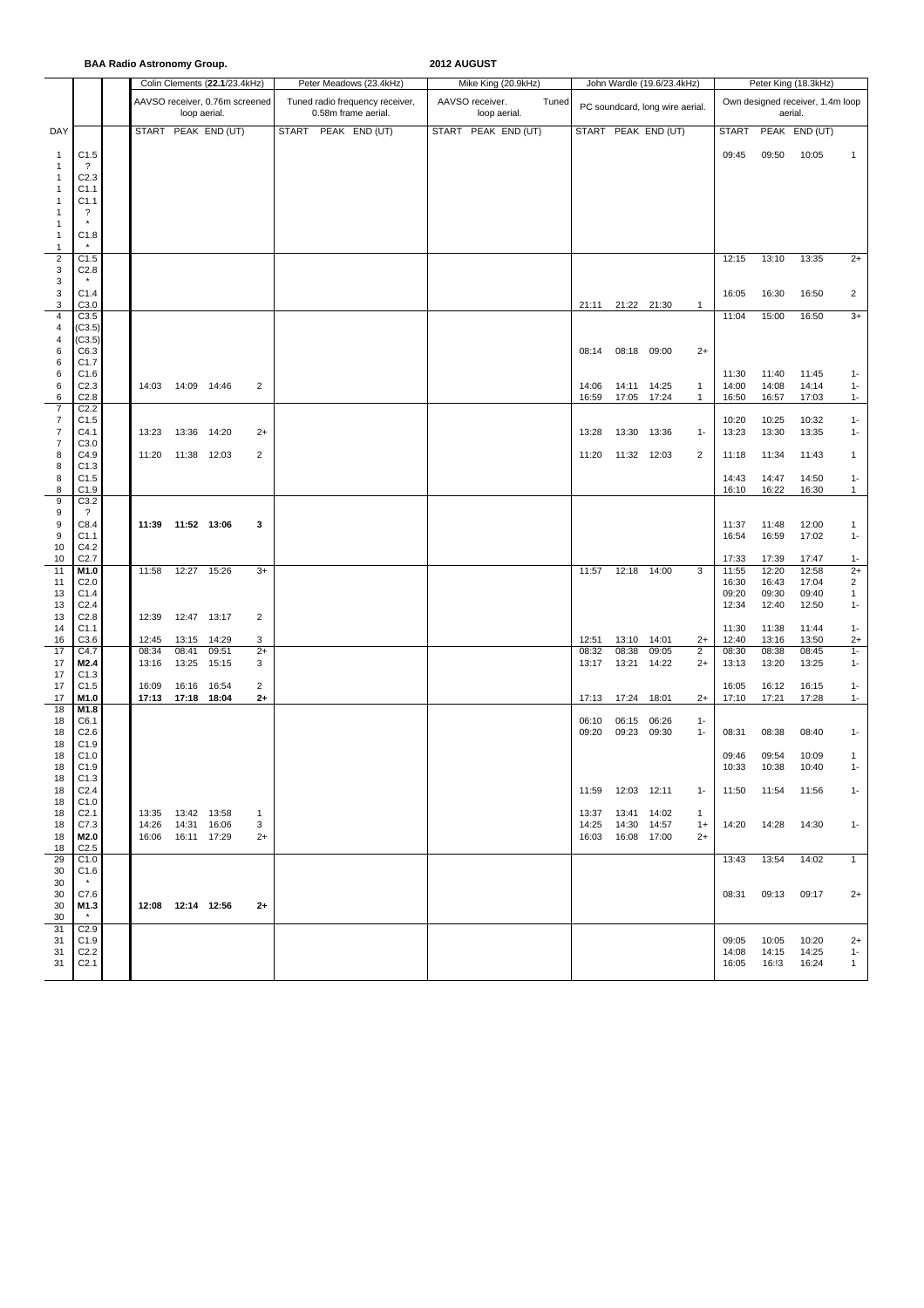**BAA Radio Astronomy Group. 2012 AUGUST**

|                                  |                                      |                |                     | Paul Hyde (22.1kHz)             |                          |              | Gordon Fiander (19.6/22.1kHz) |                     | John Elliott (19.6kHz)          | Martyn Kinder (19.6kHz/22.1khz) | Mark Horn (23.4kHz)             |                     |  |  |  |
|----------------------------------|--------------------------------------|----------------|---------------------|---------------------------------|--------------------------|--------------|-------------------------------|---------------------|---------------------------------|---------------------------------|---------------------------------|---------------------|--|--|--|
|                                  |                                      |                |                     | Tuned radio frequency receiver, |                          |              | PC sound card.                |                     | Tuned radio frequency receiver, | Tuned radio frequency receiver, | Tuned radio frequency receiver, |                     |  |  |  |
|                                  |                                      |                |                     | 0.96m frame aerial.             |                          |              |                               | 0.5m frame aerial.  |                                 | 0.58m frame aerial.             |                                 | 0.58m frame aerial. |  |  |  |
| DAY                              |                                      |                |                     | START PEAK END (UT)             |                          | <b>START</b> | PEAK END (UT)                 |                     | START PEAK END (UT)             | START PEAK END (UT)             |                                 | START PEAK END (UT) |  |  |  |
| $\mathbf{1}$                     | C1.5                                 |                |                     |                                 |                          |              |                               |                     |                                 |                                 |                                 |                     |  |  |  |
| $\mathbf{1}$<br>1                | $\cdot$ ?                            |                |                     |                                 |                          |              |                               |                     |                                 |                                 |                                 |                     |  |  |  |
| 1                                | C <sub>2.3</sub><br>C <sub>1.1</sub> |                |                     |                                 |                          |              |                               |                     |                                 |                                 |                                 |                     |  |  |  |
| $\mathbf{1}$                     | C1.1                                 |                |                     |                                 |                          |              |                               |                     |                                 |                                 |                                 |                     |  |  |  |
| $\mathbf{1}$<br>$\mathbf{1}$     | $\cdot$<br>$^\star$                  |                |                     |                                 |                          |              |                               |                     |                                 |                                 |                                 |                     |  |  |  |
| $\mathbf{1}$                     | C1.8                                 |                |                     |                                 |                          |              |                               |                     |                                 |                                 |                                 |                     |  |  |  |
| $\mathbf{1}$<br>$\overline{2}$   | C <sub>1.5</sub>                     |                |                     |                                 |                          |              |                               |                     |                                 |                                 |                                 |                     |  |  |  |
| 3                                | C <sub>2.8</sub>                     | 05:56          | 06:02 06:19         |                                 | 1                        |              |                               |                     |                                 |                                 |                                 |                     |  |  |  |
| 3                                | $\pmb{\ast}$                         |                |                     |                                 |                          |              |                               |                     |                                 |                                 |                                 |                     |  |  |  |
| 3<br>$\ensuremath{\mathsf{3}}$   | C1.4<br>C3.0                         | 07:56          | 08:11               | 08:48                           | $2+$                     |              |                               |                     |                                 |                                 |                                 |                     |  |  |  |
| $\pmb{4}$                        | C3.5                                 | 11:34          | 11:51               | 12:20                           | $2+$                     |              |                               |                     |                                 |                                 |                                 |                     |  |  |  |
| $\overline{a}$<br>$\overline{4}$ | (C3.5)<br>(C3.5)                     |                |                     |                                 |                          |              |                               |                     |                                 |                                 |                                 |                     |  |  |  |
| 6                                | C6.3                                 | 08:14          | 08:20               | 09:00                           | $2+$                     |              |                               |                     |                                 |                                 |                                 |                     |  |  |  |
| 6                                | C1.7                                 | 10:20          | 10:25               | 10:43                           | $\mathbf{1}$             |              |                               |                     |                                 |                                 |                                 |                     |  |  |  |
| 6                                | C1.6                                 | 11:32          | 11:41               | 11:54                           | $\mathbf{1}$             |              |                               |                     |                                 |                                 |                                 |                     |  |  |  |
| 6<br>6                           | C <sub>2.3</sub><br>C2.8             | 14:04<br>16:55 | 14:09<br>17:03      | 14:35<br>17:29                  | $1+$<br>2                |              |                               |                     |                                 |                                 |                                 |                     |  |  |  |
| $\boldsymbol{7}$                 | C <sub>2.2</sub>                     | 08:16          | 08:22               | 08:35                           | $\mathbf{1}$             |              |                               |                     |                                 |                                 |                                 |                     |  |  |  |
| $\overline{7}$                   | C1.5                                 | 10:22          | 10:28               | 10:42                           | $\mathbf{1}$             |              |                               |                     |                                 |                                 |                                 |                     |  |  |  |
| $\overline{7}$                   | C4.1                                 | 13:26          | 13:34               | 13:51                           | $\mathbf{1}$             |              |                               |                     |                                 |                                 |                                 |                     |  |  |  |
| $\overline{7}$<br>8              | C3.0<br>C4.9                         | 11:21          | 11:36 12:47         |                                 | 3                        |              |                               |                     |                                 |                                 |                                 |                     |  |  |  |
| 8                                | C1.3                                 | 14:02          | 14:05 14:21         |                                 | $\mathbf{1}$             |              |                               |                     |                                 |                                 |                                 |                     |  |  |  |
| 8                                | C1.5                                 | 14:44          | 14:48               | 15:06                           | $\mathbf{1}$             |              |                               |                     |                                 |                                 |                                 |                     |  |  |  |
| 8                                | C1.9                                 | 16:12          | 16:23               | 16:41                           | $1+$                     |              |                               |                     |                                 |                                 |                                 |                     |  |  |  |
| 9<br>9                           | C3.2<br>$\cdot$                      | 05:31          | 05:34               | 05:50                           | $\mathbf{1}$             |              |                               |                     |                                 |                                 |                                 |                     |  |  |  |
| 9                                | C8.4                                 | 11:37          | 11:50 12:41         |                                 | $2+$                     |              |                               |                     |                                 |                                 |                                 |                     |  |  |  |
| 9<br>10                          | C <sub>1.1</sub><br>C4.2             |                |                     |                                 |                          |              |                               |                     |                                 |                                 |                                 |                     |  |  |  |
| 10                               | C <sub>2.7</sub>                     |                |                     |                                 |                          |              |                               |                     |                                 |                                 |                                 |                     |  |  |  |
| 11                               | M1.0                                 | 11:56          | 12:18 13:38         |                                 | 3                        |              |                               |                     |                                 |                                 |                                 |                     |  |  |  |
| 11<br>13                         | C <sub>2.0</sub><br>C1.4             |                |                     |                                 |                          |              |                               |                     |                                 |                                 |                                 |                     |  |  |  |
| 13                               | C <sub>2.4</sub>                     |                |                     |                                 |                          |              |                               |                     |                                 |                                 |                                 |                     |  |  |  |
| 13                               | C2.8                                 | 12:37          | 12:45 13:36         |                                 | $2+$                     |              |                               |                     |                                 |                                 |                                 |                     |  |  |  |
| 14<br>16                         | C <sub>1.1</sub><br>C3.6             | 12:42          | 13:07               | 14:19                           | 3                        |              |                               |                     |                                 |                                 |                                 |                     |  |  |  |
| 17                               | C4.7                                 | 08:33          | 08:40               | 10:04                           | 3                        |              |                               |                     |                                 |                                 |                                 |                     |  |  |  |
| 17                               | M2.4                                 | 13:16          | 13:21               | 14:48                           | 3                        |              |                               | 13:18  13:21  13:49 | $1+$                            |                                 |                                 |                     |  |  |  |
| 17                               | C1.3                                 | 15:26          | 15:35               | 16:01                           | 2                        |              |                               |                     |                                 |                                 |                                 |                     |  |  |  |
| 17<br>17                         | C1.5<br>M1.0                         | 16:08<br>17:13 | 16:13<br>17:23      | 16:44<br>18:14                  | $\overline{c}$<br>$2+$   |              |                               |                     |                                 |                                 |                                 |                     |  |  |  |
| 18                               | M1.8                                 |                |                     |                                 |                          |              |                               |                     |                                 |                                 |                                 |                     |  |  |  |
| 18                               | C6.1                                 | 06:14          | 06:17               | 07:13                           | $2+$                     |              |                               |                     |                                 |                                 |                                 |                     |  |  |  |
| 18                               | C <sub>2.6</sub>                     | 08:33<br>08:53 | 08:40<br>09:00      | $\ddot{?}$<br>09:29             | $\sim$<br>2              |              |                               |                     |                                 |                                 |                                 |                     |  |  |  |
| 18<br>18                         | C1.9<br>C1.0                         | 09:50          | 09:57               | 10:18                           | $1+$                     |              |                               |                     |                                 |                                 |                                 |                     |  |  |  |
| 18                               | C1.9                                 | 10:33          | 10:41               | 11:00                           | $1+$                     |              |                               |                     |                                 |                                 |                                 |                     |  |  |  |
| 18                               | C1.3                                 |                | 11:43 11:46         | $\overline{\phantom{a}}$        | $\overline{\phantom{a}}$ |              |                               |                     |                                 |                                 |                                 |                     |  |  |  |
| 18<br>18                         | C <sub>2.4</sub><br>C1.0             |                | 11:52  11:56  12:16 |                                 | $\mathbf{1}$             |              |                               |                     |                                 |                                 |                                 |                     |  |  |  |
| 18                               | C <sub>2.1</sub>                     |                | 13:34  13:41  14:05 |                                 | $1+$                     |              |                               |                     |                                 |                                 |                                 |                     |  |  |  |
| 18                               | C7.3                                 |                | 14:21  14:29  15:33 |                                 | $2+$                     |              |                               |                     |                                 |                                 |                                 |                     |  |  |  |
| 18                               | M2.0                                 |                | 16:06  16:09  17:21 |                                 | $2+$                     |              |                               | 16:07  16:09  16:34 | $1+$                            |                                 |                                 |                     |  |  |  |
| 18<br>29                         | C <sub>2.5</sub><br>C1.0             |                |                     |                                 |                          |              |                               |                     |                                 |                                 |                                 |                     |  |  |  |
| 30                               | C1.6                                 | 08:34 08:44    |                     | $\overline{?}$                  | $\overline{\phantom{a}}$ |              |                               |                     |                                 |                                 |                                 |                     |  |  |  |
| 30                               | $^\star$                             | 08:52          | 08:58               | $\overline{?}$                  | $\blacksquare$           |              |                               |                     |                                 |                                 |                                 |                     |  |  |  |
| 30                               | C7.6                                 | 09:09          | 09:14 10:15         |                                 | $2+$                     |              |                               | 12:12  12:14  12:58 |                                 |                                 |                                 |                     |  |  |  |
| 30<br>30                         | M1.3<br>$\star$                      |                | 12:06  12:14  13:04 |                                 | $2+$                     |              |                               |                     | $2+$                            |                                 |                                 |                     |  |  |  |
| 31                               | C <sub>2.9</sub>                     | 07:19          | 07:26 07:41         |                                 | $\mathbf{1}$             |              |                               |                     |                                 |                                 |                                 |                     |  |  |  |
| 31<br>31                         | C1.9<br>C <sub>2.2</sub>             |                | 14:09  14:18  14:39 |                                 | $1+$                     |              |                               |                     |                                 |                                 |                                 |                     |  |  |  |
| 31                               | C <sub>2.1</sub>                     |                | 16:07  16:12  16:37 |                                 | $1+$                     |              |                               |                     |                                 |                                 |                                 |                     |  |  |  |
|                                  |                                      |                |                     |                                 |                          |              |                               |                     |                                 |                                 |                                 |                     |  |  |  |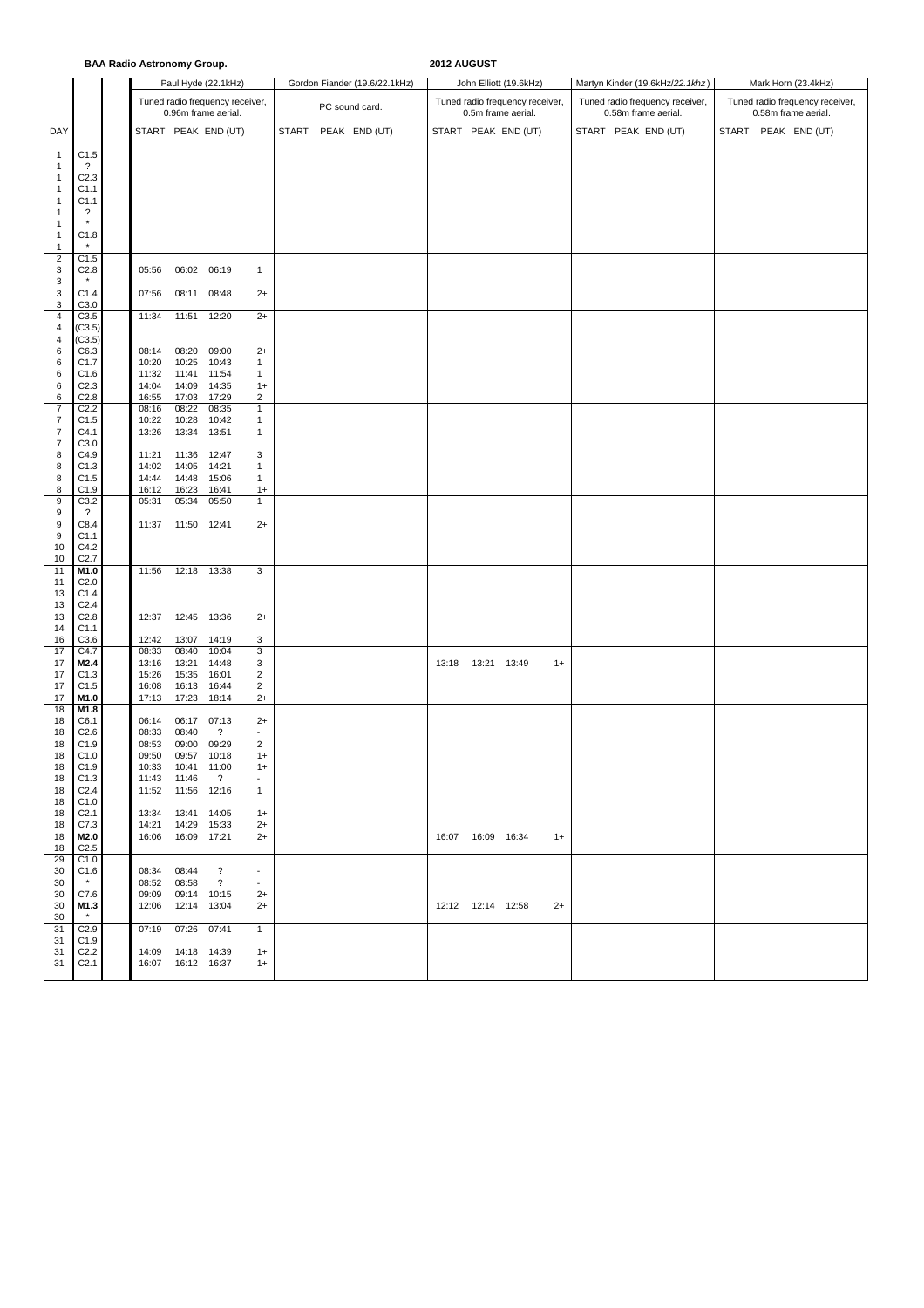## **BAA Radio Astronomy Group. 2012 AUGUST**

|                                             |                                      | <b>DAA NGUNA ASH VIIVIIIY OF VUP.</b> |                                            |                                    |                                      |                                                       |  | <b>AVIA AUGUUI</b> |                          |                   |                              |                |  |                     |  |
|---------------------------------------------|--------------------------------------|---------------------------------------|--------------------------------------------|------------------------------------|--------------------------------------|-------------------------------------------------------|--|--------------------|--------------------------|-------------------|------------------------------|----------------|--|---------------------|--|
|                                             |                                      |                                       |                                            | Steve Parkinson (23.4/22.1/19.6kHz |                                      | Simon Dawes (various)                                 |  |                    | Gonzalo Vargas (Various) |                   | Tarif Rashid Santo (19.8kHz) |                |  |                     |  |
|                                             |                                      |                                       | frame aerials.                             | Tuned radio frequency receiver,    |                                      | PC soundcard and TRF receiver with<br>1m loop aerial. |  | Spectrum Lab.      | Spectrum Lab,            | Half-wave dipole. | 15m                          |                |  |                     |  |
| DAY                                         |                                      |                                       |                                            | START PEAK END (UT)                |                                      | START PEAK END (UT)                                   |  |                    | START PEAK END (UT)      |                   | START PEAK END (UT)          |                |  | START PEAK END (UT) |  |
| $\mathbf{1}$                                | C1.5<br>$\overline{\cdot}$           |                                       |                                            |                                    |                                      |                                                       |  |                    |                          |                   |                              |                |  |                     |  |
| $\mathbf{1}$<br>$\mathbf{1}$                | C <sub>2.3</sub>                     |                                       |                                            |                                    |                                      |                                                       |  |                    |                          |                   |                              |                |  |                     |  |
| $\mathbf{1}$                                | C1.1                                 |                                       |                                            |                                    |                                      |                                                       |  |                    |                          |                   |                              |                |  |                     |  |
| $\mathbf{1}$<br>$\mathbf{1}$                | C1.1<br>$\ddot{\phantom{0}}$         |                                       |                                            |                                    |                                      |                                                       |  |                    |                          |                   |                              |                |  |                     |  |
| $\mathbf{1}$                                | $\star$                              |                                       |                                            |                                    |                                      |                                                       |  |                    |                          |                   |                              |                |  |                     |  |
| $\mathbf{1}$<br>$\mathbf{1}$                | C1.8<br>$\star$                      |                                       |                                            |                                    |                                      |                                                       |  |                    |                          |                   |                              |                |  |                     |  |
| $\overline{2}$<br>$\ensuremath{\mathsf{3}}$ | C1.5<br>C <sub>2.8</sub>             |                                       |                                            |                                    |                                      |                                                       |  |                    |                          |                   |                              |                |  |                     |  |
| $\mathsf 3$                                 | $\pmb{\ast}$                         |                                       |                                            |                                    |                                      |                                                       |  |                    |                          |                   |                              |                |  |                     |  |
| $\ensuremath{\mathsf{3}}$<br>$\mathsf 3$    | C1.4<br>C3.0                         |                                       |                                            |                                    |                                      |                                                       |  |                    |                          |                   |                              |                |  |                     |  |
| $\sqrt{4}$                                  | C3.5                                 |                                       |                                            |                                    |                                      |                                                       |  |                    |                          |                   |                              |                |  |                     |  |
| $\sqrt{4}$<br>$\overline{4}$                | (C3.5)<br>(C3.5)                     |                                       |                                            |                                    |                                      |                                                       |  |                    |                          |                   |                              |                |  |                     |  |
| 6                                           | C6.3                                 |                                       |                                            |                                    |                                      |                                                       |  |                    |                          |                   |                              |                |  |                     |  |
| 6<br>$\,6\,$                                | C1.7<br>C1.6                         |                                       |                                            |                                    |                                      |                                                       |  |                    |                          |                   |                              |                |  |                     |  |
| $\,6\,$                                     | C2.3                                 |                                       |                                            |                                    |                                      |                                                       |  |                    |                          |                   |                              |                |  |                     |  |
| 6<br>$\overline{7}$                         | C2.8<br>C2.2                         |                                       |                                            |                                    |                                      |                                                       |  |                    |                          |                   |                              |                |  |                     |  |
| $\overline{7}$                              | C1.5                                 |                                       |                                            |                                    |                                      |                                                       |  |                    |                          |                   |                              |                |  |                     |  |
| $\boldsymbol{7}$<br>$\boldsymbol{7}$        | C4.1                                 |                                       |                                            |                                    |                                      |                                                       |  |                    |                          |                   |                              |                |  |                     |  |
| 8                                           | C3.0<br>C4.9                         |                                       |                                            |                                    |                                      |                                                       |  |                    |                          |                   |                              |                |  |                     |  |
| 8                                           | C1.3                                 |                                       |                                            |                                    |                                      |                                                       |  |                    |                          |                   |                              |                |  |                     |  |
| $\bf8$<br>8                                 | C1.5<br>C1.9                         |                                       |                                            |                                    |                                      |                                                       |  |                    |                          |                   |                              |                |  |                     |  |
| $\boldsymbol{9}$                            | C3.2                                 |                                       |                                            |                                    |                                      |                                                       |  |                    |                          |                   |                              |                |  |                     |  |
| 9<br>9                                      | $\overline{\cdot}$<br>C8.4           |                                       | 11:43  11:51  12:30                        |                                    | $2+$                                 |                                                       |  |                    |                          |                   |                              |                |  |                     |  |
| 9                                           | C1.1                                 |                                       |                                            |                                    |                                      |                                                       |  |                    |                          |                   |                              |                |  |                     |  |
| 10<br>10                                    | C4.2<br>C <sub>2.7</sub>             |                                       |                                            |                                    |                                      |                                                       |  |                    |                          |                   | 04:10 04:24 05:00            | $2+$           |  |                     |  |
| 11                                          | M1.0                                 | 12:00                                 | 12:24 13:47                                |                                    | 3                                    |                                                       |  |                    |                          |                   |                              |                |  |                     |  |
| 11<br>13                                    | C <sub>2.0</sub><br>C1.4             |                                       |                                            |                                    |                                      |                                                       |  |                    |                          |                   |                              |                |  |                     |  |
| 13                                          | C <sub>2.4</sub>                     |                                       | 12:38  12:46  13:10                        |                                    | $1+$                                 |                                                       |  |                    |                          |                   |                              |                |  |                     |  |
| 13                                          | C <sub>2.8</sub>                     |                                       |                                            |                                    |                                      |                                                       |  |                    |                          |                   |                              |                |  |                     |  |
| 14<br>16                                    | C1.1<br>C3.6                         | 12:50                                 | 13:13 14:12                                |                                    | $2+$                                 |                                                       |  |                    |                          |                   |                              |                |  |                     |  |
| 17                                          | C4.7                                 | 08:34                                 | 08:39                                      | 09:36                              | $2+$                                 |                                                       |  |                    |                          |                   |                              |                |  |                     |  |
| 17<br>17                                    | M2.4<br>C1.3                         | 13:17                                 | 13:21 14:16                                |                                    | $2+$                                 |                                                       |  |                    |                          |                   |                              |                |  |                     |  |
| 17                                          | C1.5                                 |                                       |                                            |                                    |                                      |                                                       |  |                    |                          |                   |                              |                |  |                     |  |
| 17<br>$18$                                  | M1.0<br>M1.8                         |                                       | 17:16  17:23  17:57                        |                                    | $\overline{2}$                       |                                                       |  |                    |                          | 03:21             | 03:24<br>04:14               | $2+$           |  |                     |  |
| 18                                          | C6.1                                 |                                       |                                            |                                    |                                      |                                                       |  |                    |                          | 06:12             | 06:24 07:24                  | $2+$           |  |                     |  |
| 18<br>18                                    | C <sub>2.6</sub><br>C1.9             | 08:35<br>08:54                        | 08:40<br>09:00                             | ?<br>$\boldsymbol{\mathcal{P}}$    | $\overline{\phantom{a}}$<br>$\omega$ |                                                       |  |                    |                          |                   |                              |                |  |                     |  |
| 18                                          | C1.0                                 |                                       |                                            |                                    |                                      |                                                       |  |                    |                          |                   |                              |                |  |                     |  |
| 18                                          | C1.9                                 |                                       |                                            |                                    |                                      |                                                       |  |                    |                          |                   |                              |                |  |                     |  |
| 18<br>18                                    | C1.3<br>C <sub>2.4</sub>             |                                       |                                            |                                    |                                      |                                                       |  |                    |                          |                   |                              |                |  |                     |  |
| 18                                          | C1.0                                 |                                       |                                            |                                    |                                      |                                                       |  |                    |                          |                   |                              |                |  |                     |  |
| 18<br>18                                    | C <sub>2.1</sub><br>C7.3             |                                       | 13:37  13:41  13:52<br>14:25  14:30  14:53 |                                    | $1 -$<br>$1+$                        |                                                       |  |                    |                          |                   |                              |                |  |                     |  |
| 18                                          | M2.0                                 |                                       | 16:06  16:09  16:57                        |                                    | $2+$                                 |                                                       |  |                    |                          |                   |                              |                |  |                     |  |
| 18<br>29                                    | C <sub>2.5</sub><br>C1.0             |                                       |                                            |                                    |                                      |                                                       |  |                    |                          |                   |                              |                |  |                     |  |
| 30                                          | C1.6                                 |                                       |                                            |                                    |                                      |                                                       |  |                    |                          |                   |                              |                |  |                     |  |
| 30<br>30                                    | $\pmb{\star}$<br>C7.6                |                                       | 09:11 09:14 09:40                          |                                    | $1+$                                 |                                                       |  |                    |                          |                   |                              |                |  |                     |  |
| 30                                          | M1.3                                 |                                       | 12:09  12:15  13:00                        |                                    | $2+$                                 |                                                       |  |                    |                          |                   |                              |                |  |                     |  |
| 30<br>31                                    | $\star$<br>C <sub>2.9</sub>          |                                       |                                            |                                    |                                      |                                                       |  |                    |                          |                   | 07:20 07:30 08:00            | $\overline{2}$ |  |                     |  |
| 31                                          | C1.9                                 |                                       |                                            |                                    |                                      |                                                       |  |                    |                          |                   |                              |                |  |                     |  |
| 31<br>31                                    | C <sub>2.2</sub><br>C <sub>2.1</sub> |                                       |                                            |                                    |                                      |                                                       |  |                    |                          |                   |                              |                |  |                     |  |
|                                             |                                      |                                       |                                            |                                    |                                      |                                                       |  |                    |                          |                   |                              |                |  |                     |  |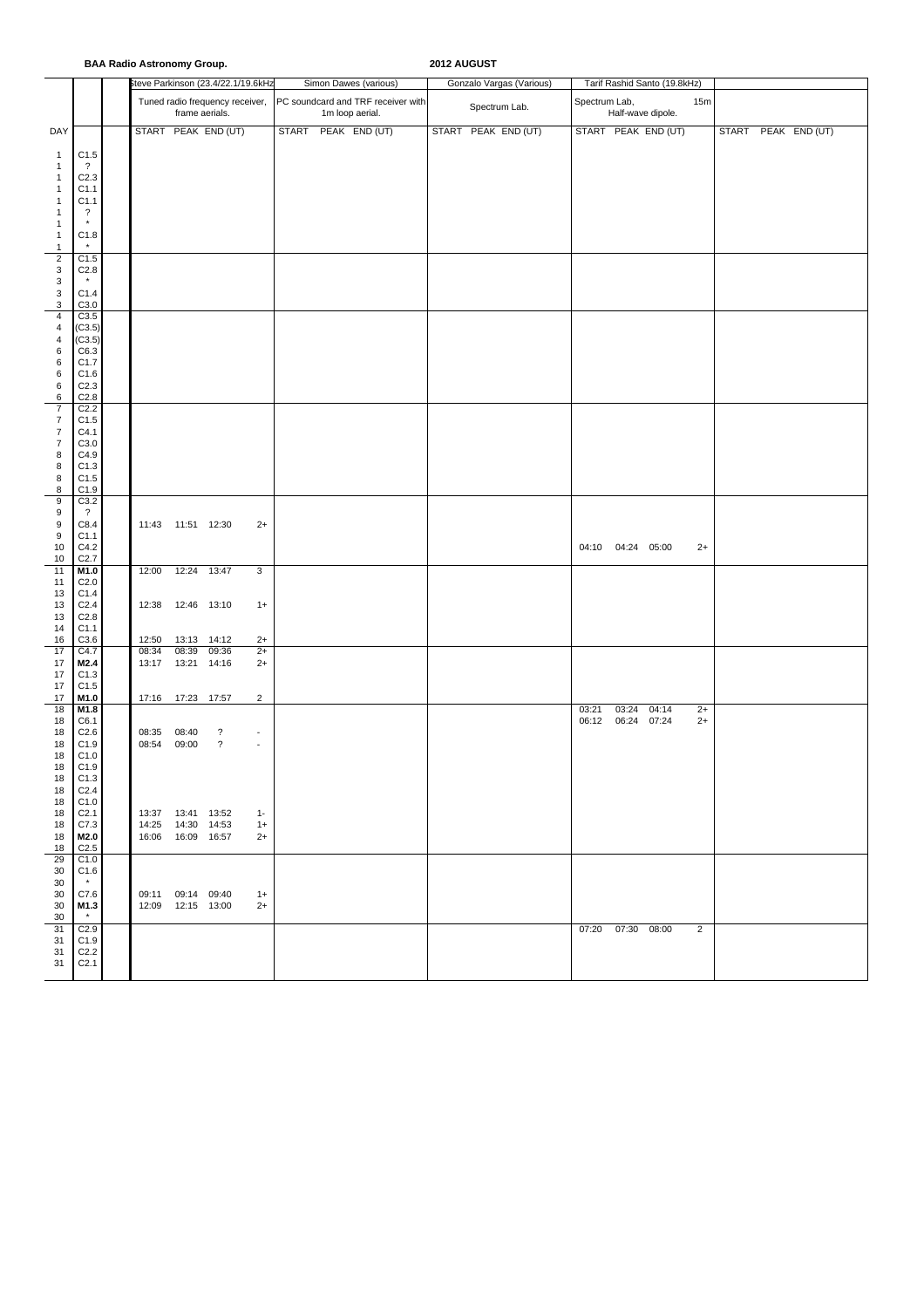

 $\overline{C}$ 

 $\mathsf{C} \qquad \blacksquare \mathsf{M} \qquad \blacksquare \mathsf{X} \longrightarrow \mathsf{Relative}$  sunspot number

 $\times$ 

 $\geq$ 

- Relative sunspot number



**Number of S.I.D's recorded.**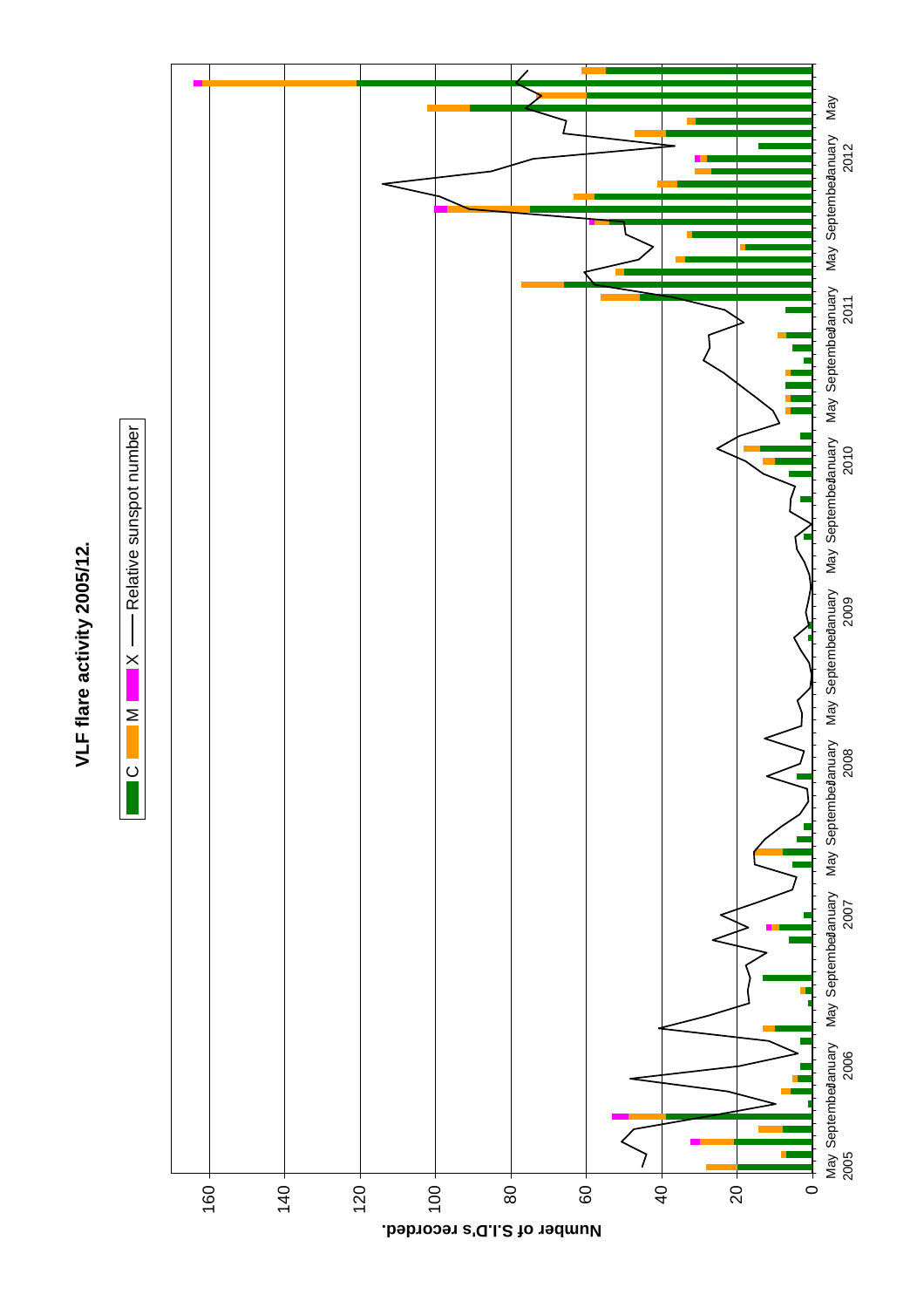## 2012 AUGUST

After the high peak in July, activity in August was much lower. There were no X-class flares, and we recorded SIDs from just 6 M-class and 55 C-class flares. A very slow C3.5 flare on the 4th. caused some difficulties in SID analysis. SWPC lists the X-ray flare starting at 11:04, peaking at 15:00 and ending at 16:49UT. This was from active region 1539 as it decayed down to a single spot.



This is my own recording at 23.4kHz in red, with the GOES X-ray flux added in black. Although the initial rise is fairly rapid, it then shows four peaks before decaying through the rest of the day. I have added all of the timings received from observers in the table. The small rise in the 23.4kHz signal around 16UT is due to the transmitter.



The first of the M-class flares was on the  $11<sup>th</sup>$ . Mark Edwards recorded this at six frequencies:

This M1.0 flare produced a much more recognisable SID. The later C2.0 flare is just visible in the 24kHz trace (dark blue). Mark also noted the recurrence of regular oscillations on the 10th and  $12<sup>th</sup>$ .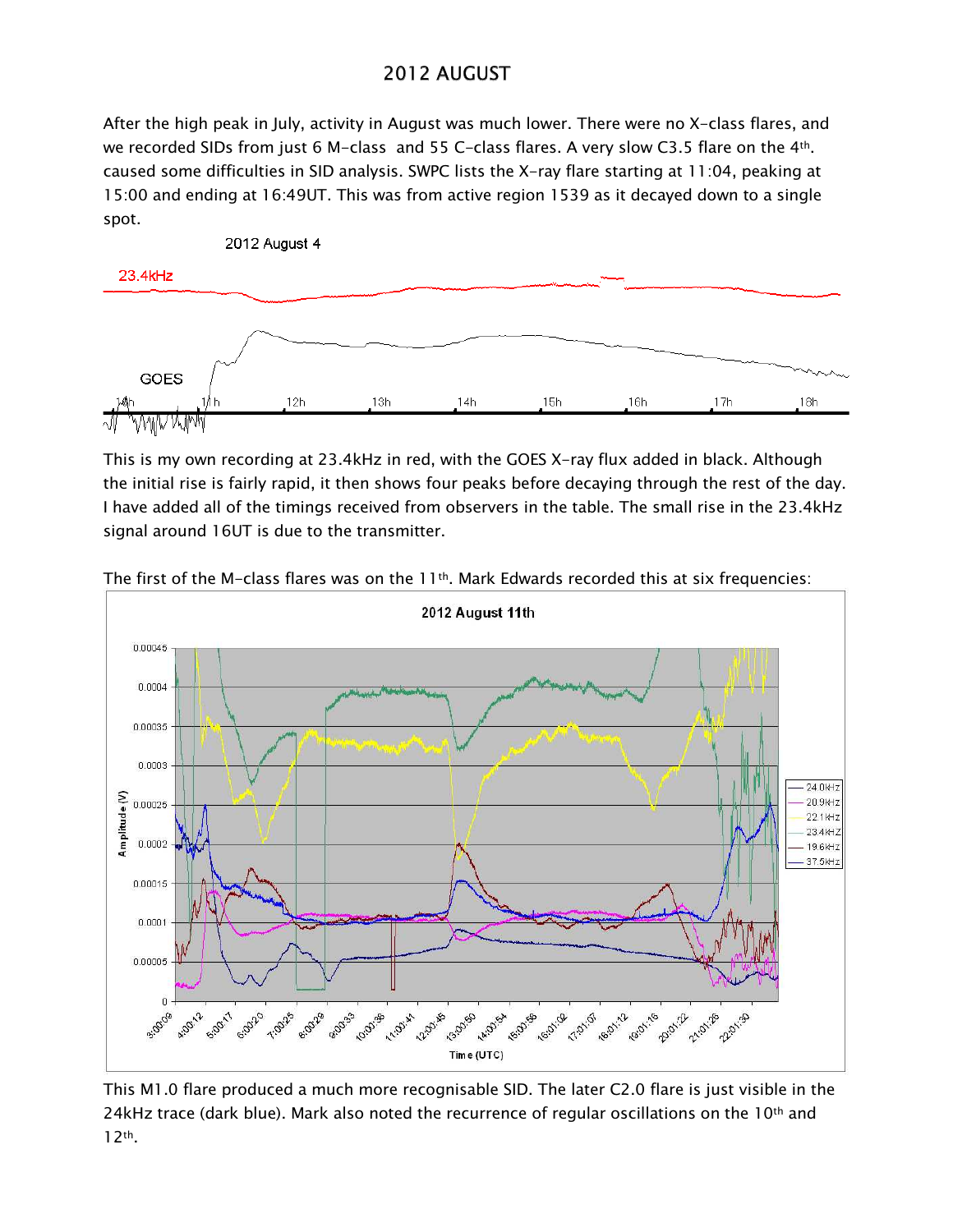Activity peaked on the 18<sup>th</sup> with a total of 13 SIDs recorded. Although most of these were during European daytime, Tarif Rashid Santo recorded the first two in the early hours (UT):



The C6.1 peaking at 06:24 was also recorded from the UK, although I do not have a chart that shows it clearly.

Nothing was recorded from the 19th to the 28th. The SWPC list only a few B-class flares during this time.

A series of SIDs early on the 30<sup>th</sup> were again difficult to interpret. SWPC list only the C1.6 and C7.6 flares shown in the table, while the GOES data shows extra peaks. Paul Hyde included this recording:



The 22.1kHz trace (blue) clearly shows three peaks.

Mark Edwards has also provided a chart of his own daily SID numbers. The activity chart that I produce from your observations shows how the monthly SID numbers compare with visual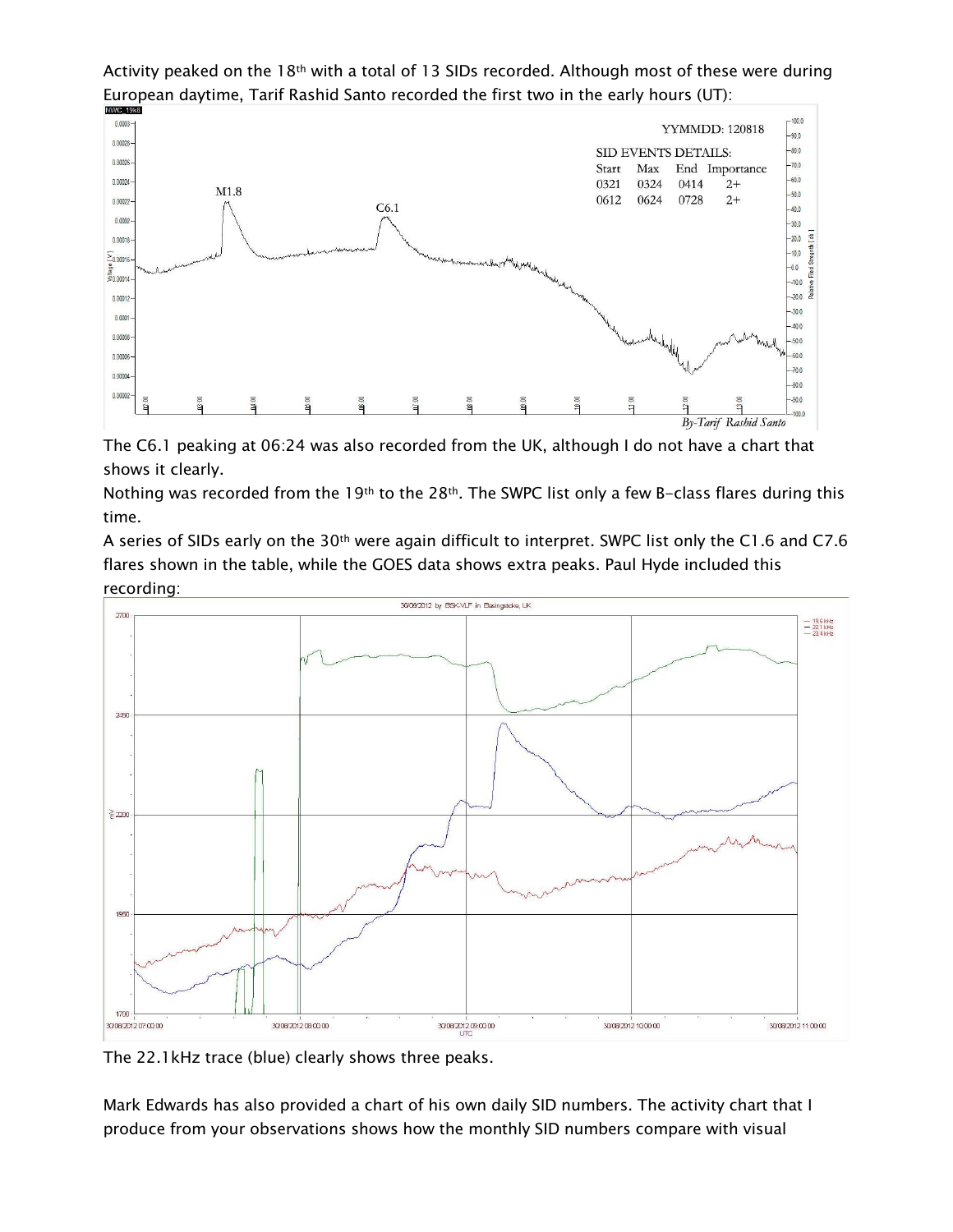activity, while Mark's chart shows activity varying over the 27 day solar rotation period. There also seems to be a strong cycle present at about twice the solar rotation period. SID Daily Numbers 2012



**Magnetic Data.** 

The M6.1 flare on July 28th (see last month's summary) produced a CME which caused a magnetic disturbance on August 2<sup>nd</sup>, lasting into the 3<sup>rd</sup>. Paul Hyde recorded the disturbance:

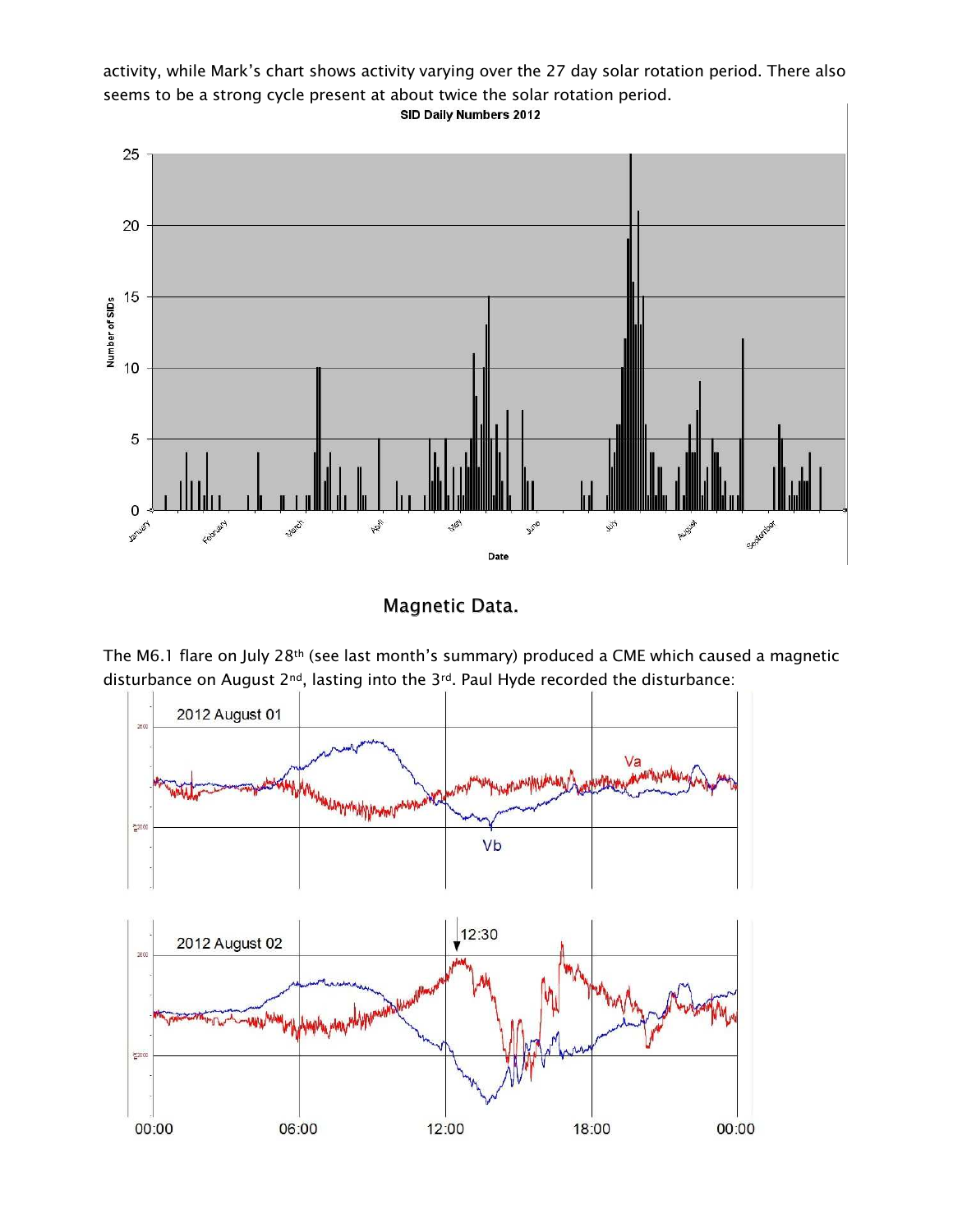Using August 1st as a quiet reference, Paul has noted the major disturbance starting at about 12:30UT. The SID peak at 20:56 (on the 28<sup>th</sup>) matches the SWPC timing, giving a CME transit time of over 111 hours.

The BGS Hartland observatory lists a SFE peaking at 13:190T on the 16<sup>th</sup>. This is nearly coincident with the C3.6 flare recorded at that time. Examining the X-ray profile, this looks to be a most unusual candidate for causing a SFE. Previous examples have been associated with very fast energetic M or X-class flares. My recording has the GOES X-ray data added:



The SFE is quite small, and is marked by '^'. The 23.4kHz SID is very slow to start, although the 22.1 kHz SID is rather more typical. Paul has also provided a recording of this:



The magnetometer is in red and blue, green being 22.1kHz and magenta 23.4kHz. An alternative explanation for our recording would be that the magnetic disturbance is from a weak CME. The C2.4 flare on the  $13<sup>th</sup>$  is a suggested candidate, but the true origin of this disturbance remains unknown at the moment.

If you are able to get to our meeting at the National Space Centre in Leicester on October 27th, I would be pleased to have a chat and discuss observations. Tickets are £12 for BAA members (£15 non-members) and are obtainable through the BAA office. A buffet lunch, afternoon tea, car parking and NSC access are all included.